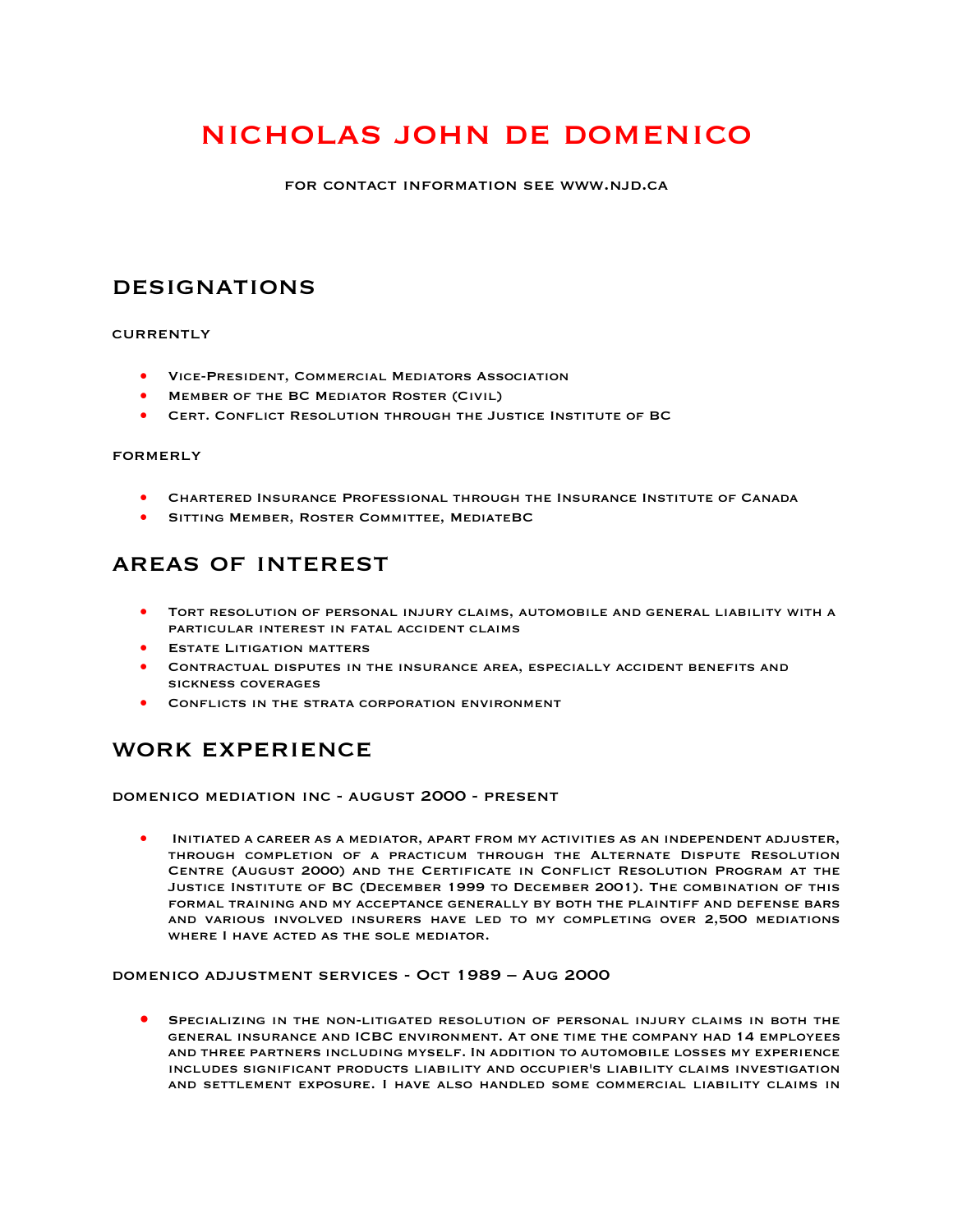excess of \$250,000.00. I was able to settle the last of these files while at the same time building up my mediation practice

#### chairperson various strata councils - April 1997 to present

- IN ALL CASES WE WORKED ON A CONSENSUS BASIS
- IN ALL CASES WE OVERHAULED BOTH THE ASSESSMENT AND CONTRACTOR RELATIONSHIPS, including redefining the relationship with one property management company.
- With the second and third strata corporation, our financial management was redefined more in accordance with the Strata Property Act

#### Insurance Corporation of BC - June 1982 – October 1989

- Examiner in Out of Province 1982 to 1984 Handled claims from over 15 jurisdictions, but primarily Ontario, Alberta, Washington, California and Arizona.
- Bodily Injury Adjuster 1984 to 1986 Litigated caseloads.
- Claims Unit Manager 1986 to 1989 Supervised material damage and then bodily injury adjusters for the four years prior to resignation from ICBC to start my own business as an independent adjuster.

#### Island Adjustment Services Ltd - July 1981 – June 1982

AS AN INDEPENDENT ADJUSTER AND PARTNER IN THE COMPANY, I INVESTIGATED AND SETTLED of a wide variety of personal injury and property damage claims.

#### Morton-Ellis Adjustment Services Ltd - February 1981 – June 1981

• As an independent Adjuster, I investigated and settled a wide variety of personal injury and property damage claims under the supervision of one of the finest claims person I have ever come across, David Morton

#### Self-employed - February 1977 – January 1981

- Charter Fishing, home construction, and part time employment with ICBC as relief adjuster in the Campbell River area.
- I WAS ONE OF SEVERAL PARTNERS IN AN ENTREPRENEURIAL GROUP THAT PURCHASED A 120foot boat converted to a floating hotel which followed the salmon runs from PORT HARDY TO THE QUEEN CHARLOTTE ISLANDS. THIS FACILITY WAS AUGMENTED BY A DOZEN smaller boats for actual fishing and a float plane owned and operated by one of the partners for transport from the airport in Port Hardy to various anchorage points of the hotel-ship. My role was promotional and administrative in the mid stages of the development of the business.
- At the same time, I fully renovated and added on to my own home without involvement of outside contractors.
- I ALSO WORKED ON AN AS NEEDED BASIS FOR ICBC WHEN ONE OF THEIR ADJUSTERS WAS AWAY on maternity leave or other extended but temporary absences or to deal with unusual volume situations.

#### Insurance Corporation of BC - November 1973 – January 1977

• As the Staff Adjuster in the Campbell River and Courtenay areas and Resident Adjuster for North Vancouver Island, I handled my own case load of the more serious claims. In addition, I managed a small office, including supervision of two staff members, and represented ICBC's interests with respect to liaison with local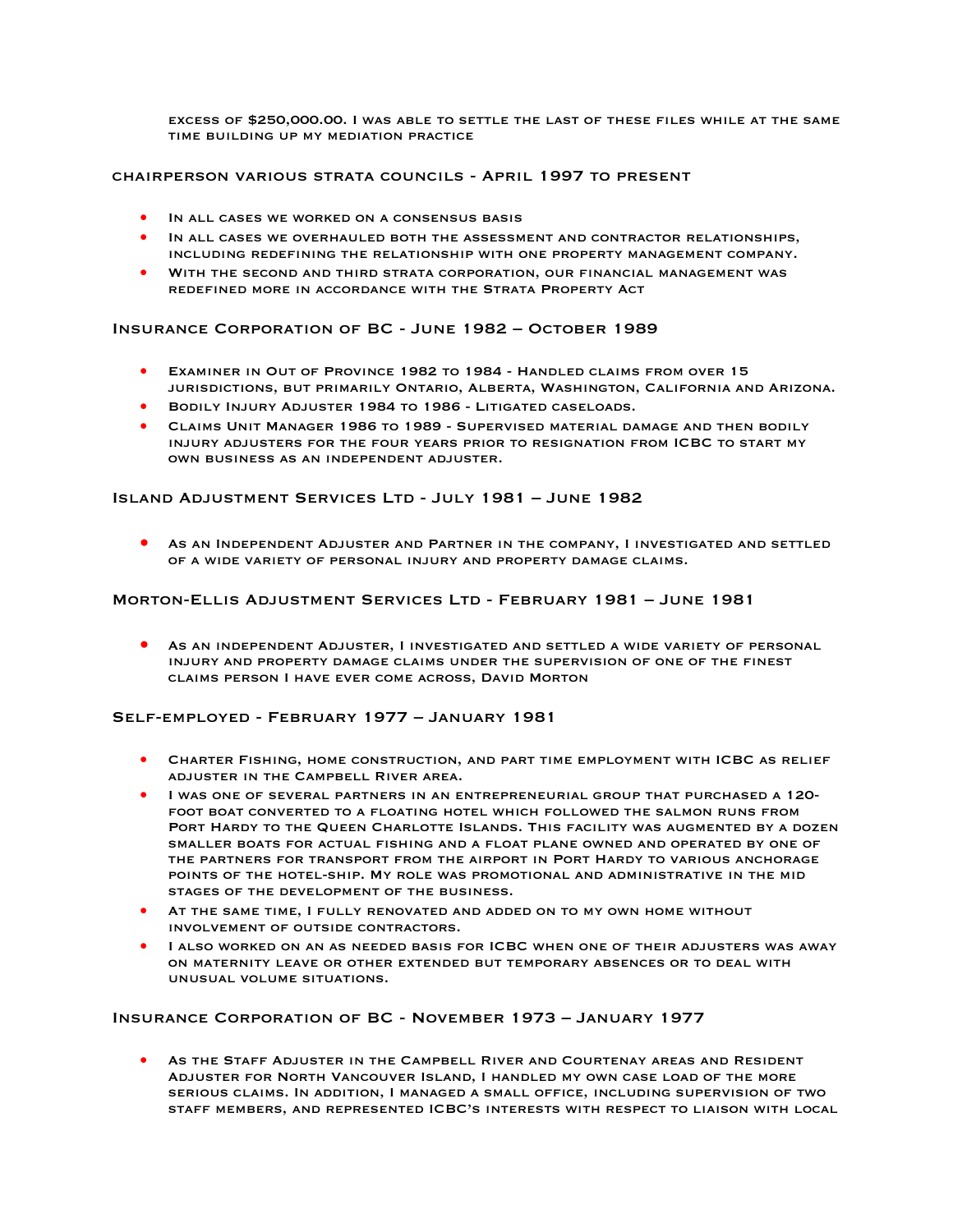contractors, (body shops, towing companies, medical practitioners, etc.), and authorities such as the RCMP, Coroner etc. During this time, I handled every level of automobile claim.

• Before going to Port Hardy, I was employed in the complete range of adjusting positions at different claim centres on Vancouver Island as well as a Public Information position at the Head Office in Vancouver in the early stages of the Corporation's start up.

### The Manitoba Public Insurance Corporation - November 1971 – January 1973

I BEGAN MY CAREER IN PERSONAL INJURY CLAIMS SETTLEMENT AS A STAFF ADJUSTER IN entry level to intermediate positions in the North Winnipeg Claims Centre.

#### Various Positions - June 1967 – November 1971

• Ranging from deck hand on an oil tanker on the Great Lakes to clerk at Manitoba TELEPHONE.

### **EDUCATION**

- The future of resolution miles mediation and arbitration podcast march 2020
- The Sunday edition interview of two mediators 19 December 2019
- Foundations of negotiation CLE November 2018
- Ethical dilemmas for mediators JIBC April and May 2017
- Family Violence: Impact on Separation and Divorce, Justice Institute of BC 2014
- **ESTATE LITIGATION SEMINAR, TLABC 26 APRIL 2013**
- The Neurophysiology of Conflict, Justice Institute of BC 2013
- Continuous reader of Case Law in my field as well as publications related to mediation as well as regular subscriber to webcast seminars through the CLE web site
- Formerly Instructor at the Insurance Institute of BC
- Guest lecturer for Masters Degree in Vocational Rehabilitation Counseling Faculty of Education, Department of Educational & Counseling Psychology & Special Education at UBC
- PRESENTER AT THE ICBC HEAD OFFICE CLAIMS DEPARTMENT SEMINAR OF PAPER ENTITLED "If A Tree Falls in the Forest .... Guarding Against the Mind's Fifth Column of Cognitive Dissonance".
- 10 Mar 2014 JIBC course Family Violence: Impact on Separation and Divorce
- 26 April 2013 TLABC course Estates Litigation
- 14 Mar 2013 JIBC course The Neurophysiology of Conflict
- 2 November 2012 CLE course Estate Litigation Basics
- 2002 Completion of 'Beyond Advanced Civil Mediation' through the Continuing Legal Education Society of British Columbia, Gordon Sloan and Sally Campbell as **INSTRUCTORS**
- 2001 Completion of Certificate in Conflict Resolution from the Justice Institute of BC
- 2001 Completion of Time Value of Money through the Insurance Institute of **CANADA**
- 1994 Obtained first level Scuba diving qualification through PADI
- 1989 Present Self taught in business process and computers, including Excel, Word, Wordperfect, Act Contact Management, Timeslips, Simply Accounting,